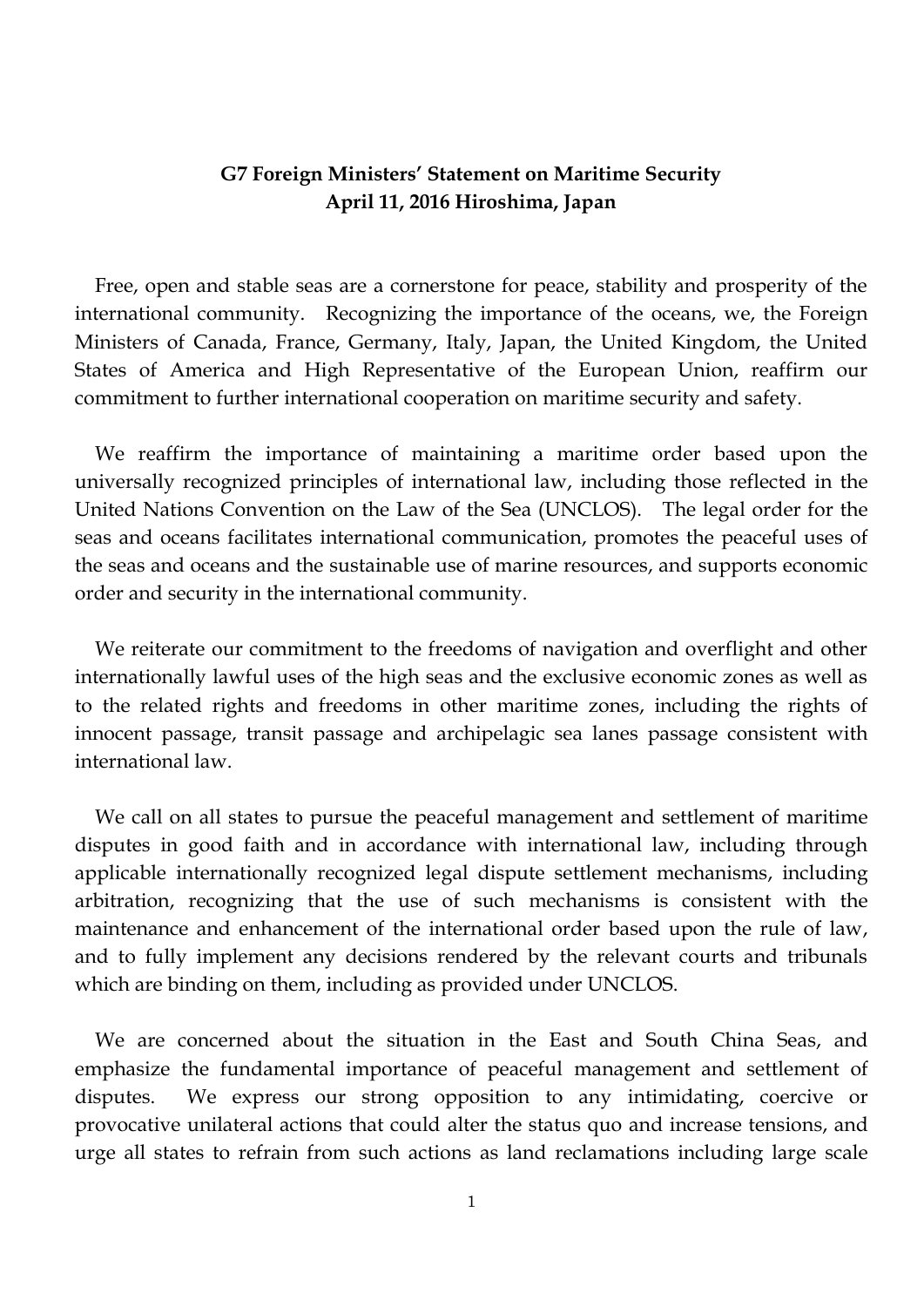ones, building of outposts, as well as their use for military purposes and to act in accordance with international law including the principles of freedoms of navigation and overflight. In areas pending final delimitation, we underline the importance of coastal states refraining from unilateral actions that cause permanent physical change to the marine environment insofar as such actions jeopardize or hamper the reaching of the final agreement, as well as the importance of making every effort to enter into provisional arrangements of a practical nature, in those areas. We encourage further engagement in confidence building measures such as dialogue which seek to build trust and security in the region. We call for the full and effective implementation of the Declaration on the Conduct of Parties in the South China Sea (DOC) in its entirety and the early establishment of an effective Code of Conduct in the South China Sea (COC).

We firmly condemn piracy and armed robbery at sea, transnational organized crime and terrorism in the maritime domain, trafficking in persons, the smuggling of migrants, illegal, unreported and unregulated (IUU) fishing, and other maritime activities that threaten global stability, security and prosperity, and express our continued commitment to pursue international cooperation to combat these threats. We particularly underline the importance of stepping up efforts to ensure the implementation of measures and regulations aimed at preventing IUU fishing and welcome the IUU-related recommendations submitted to us by the G7 High-level Meeting on Maritime Security hosted by Germany in December.

We reaffirm the importance of regional ownership and responsibility in fighting piracy and armed robbery at sea, and other illegal maritime activities. We commend the work to develop and support regional maritime security capability, increase capacity to pursue the land-based criminal enterprises that support illicit maritime activity and prosecute them through frameworks like the Contact Group on Piracy off the Coast of Somalia (CGPCS), G7++Friends of the Gulf of Guinea and Regional Cooperation Agreement on Combating Piracy and Armed Robbery against Ships in Asia (ReCAAP). We commend the UN and its specialized bodies, the NATO's Operations Ocean Shield and Active Endeavour, and the EU's CSDP missions, notably EU's Naval Force Operations Atalanta and Sophia in close collaboration with the Combined Maritime Force and national contributors. We welcome the EU Maritime Security Strategy including the Common Information Sharing Environment (CISE) and national strategies outlined by G7 countries.